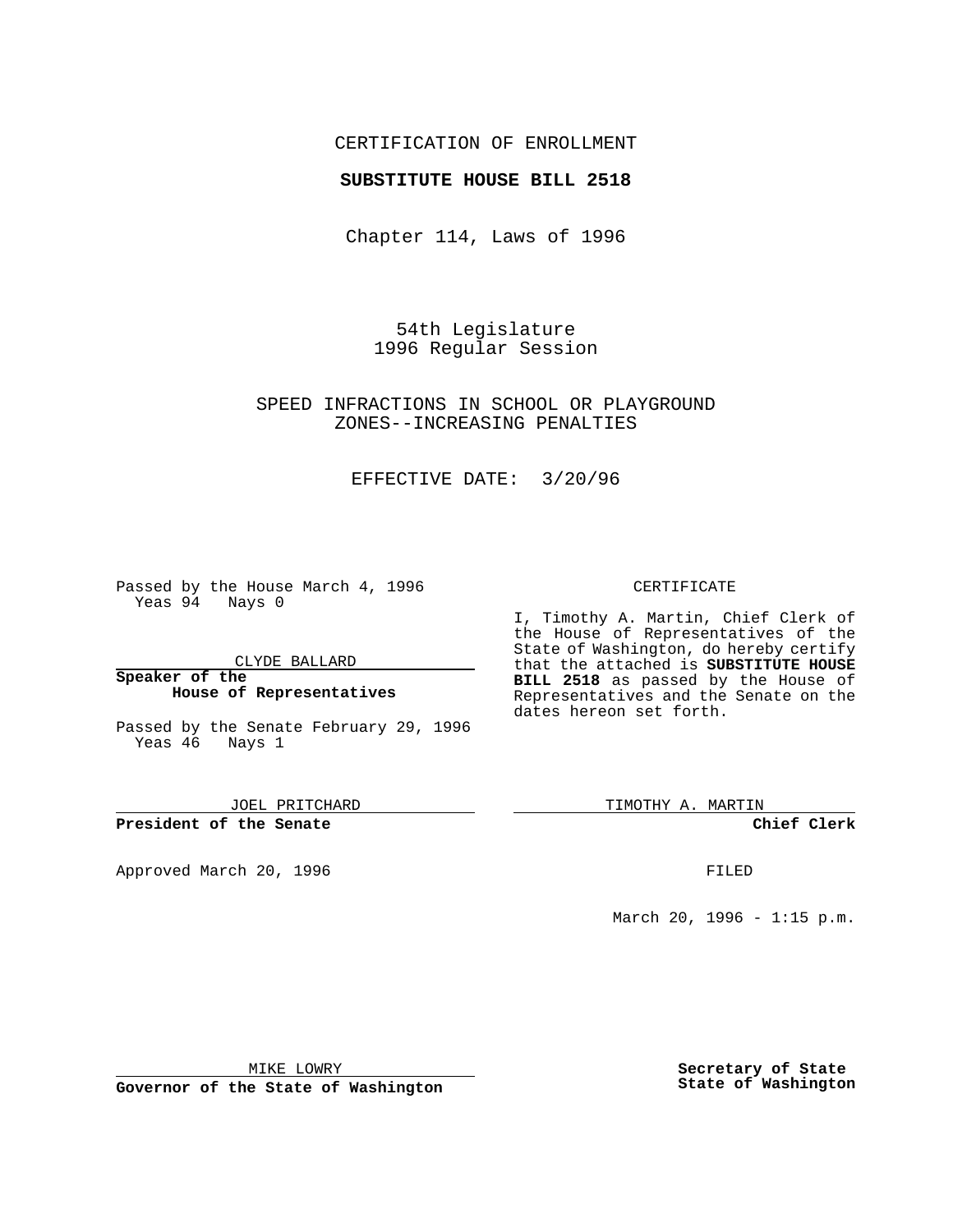## **SUBSTITUTE HOUSE BILL 2518** \_\_\_\_\_\_\_\_\_\_\_\_\_\_\_\_\_\_\_\_\_\_\_\_\_\_\_\_\_\_\_\_\_\_\_\_\_\_\_\_\_\_\_\_\_\_\_

\_\_\_\_\_\_\_\_\_\_\_\_\_\_\_\_\_\_\_\_\_\_\_\_\_\_\_\_\_\_\_\_\_\_\_\_\_\_\_\_\_\_\_\_\_\_\_

# AS AMENDED BY THE SENATE

Passed Legislature - 1996 Regular Session

#### **State of Washington 54th Legislature 1996 Regular Session**

**By** House Committee on Transportation (originally sponsored by Representatives Skinner, Blanton, Radcliff, Hankins, Delvin, Dickerson, Mitchell, Morris, Silver and Chandler)

Read first time 01/18/96. Referred to Committee on .

1 AN ACT Relating to penalties for speed infractions in school or 2 playground zones; amending RCW 46.61.440; and declaring an emergency.

3 BE IT ENACTED BY THE LEGISLATURE OF THE STATE OF WASHINGTON:

4 **Sec. 1.** RCW 46.61.440 and 1975 c 62 s 34 are each amended to read 5 as follows:

 $(1)$  Subject to RCW 46.61.400(1), and except in those instances where a lower maximum lawful speed is provided by this chapter or otherwise, it shall be unlawful for the operator of any vehicle to operate the same at a speed in excess of twenty miles per hour when operating any vehicle upon a highway either inside or outside an incorporated city or town when passing any marked school or playground crosswalk when such marked crosswalk is fully posted with standard school speed limit signs or standard playground speed limit signs. The speed zone at the crosswalk shall extend three hundred feet in either direction from the marked crosswalk.

16 (2) A person found to have committed any infraction relating to 17 speed restrictions within a school or playground speed zone shall be 18 assessed a monetary penalty equal to twice the penalty assessed under 19 RCW 46.63.110. This penalty may not be waived, reduced, or suspended.